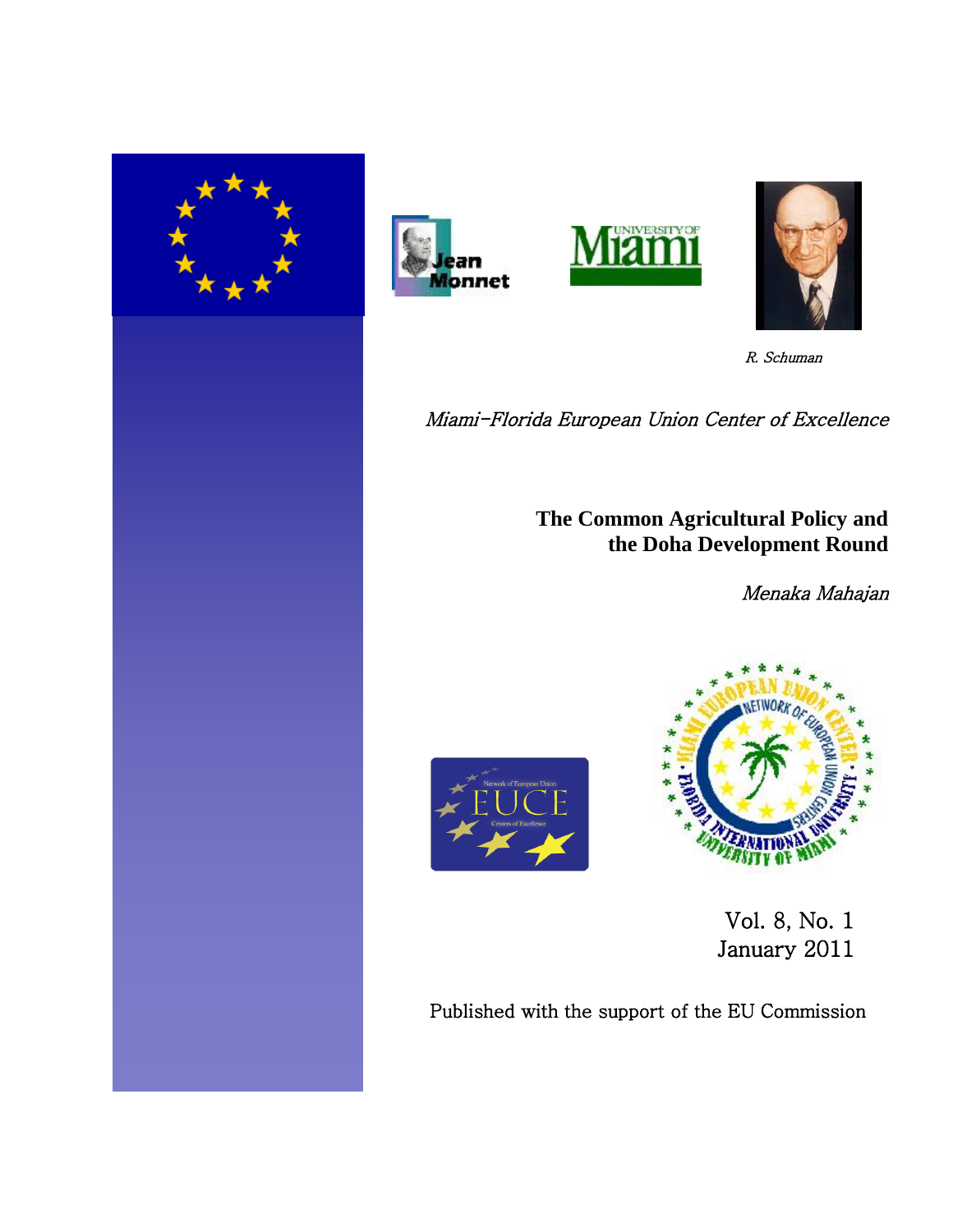## EUMA

*European Union Miami Analysis* **(EUMA), Special Series,** is a service of analytical essays on current, trend setting issues and developing news about the European Union.

These papers are produced by the Jean Monnet Chair, in cooperation with the Miami-Florida European Union Center of Excellence (a partnership of the University of Miami and Florida International University) as an outreach service for the academic, business and diplomatic communities.

Among the topics to be included in the series, the following are suggested:

- $\triangleright$  The collapse of the Constitution and its rescue
- $\triangleright$  Turkey: prospects of membership
- $\triangleright$  Immigration crisis and cultural challenges
- $\triangleright$  Security threats and responses
- $\triangleright$  The EU and Latin America
- $\triangleright$  The EU as a model and reference in the world
- $\triangleright$  The Common Agricultural Policy and other public subsidies
- $\triangleright$  The euro and the dollar
- $\triangleright$  EU image in the United States

These topics form part of the pressing agenda of the EU and represent the multifaceted and complex nature of the European integration process. These papers also seek to highlight the internal and external dynamics which influence the workings of the EU and its relationship with the rest the world.

#### *Miami - Florida European Union Center Jean Monnet Chair Staff*

| University of Miami         | <b>Joaquín Roy</b> (Director)              |
|-----------------------------|--------------------------------------------|
| 1000 Memorial Drive         | <b>Astrid Boening</b> (Associate Director) |
| 101 Ferré Building          | María Lorca (Associate Editor)             |
| Coral Gables, FL 33124-2231 | <b>Maxime Larive</b> (Research Assistant)  |
| Phone: 305-284-3266         |                                            |
| Fax: (305) 284 4406         |                                            |
| Web: www.miami.edu/eucenter | <b>Florida International University</b>    |
|                             | Rebecca Friedman (FIU, Co-Director)        |

#### *Inter-American Jean Monnet Chair Editorial Board:*

**Carlos Hakansson,** Universidad de Piura, Perú **Finn Laursen,** Dalhousie University, Halifax, Canada **Michel Levi-Coral,** Universidad Andina Simón Bolívar, Quito, Ecuador **José Luis Martínez-Estay¸** Universidad de los Andes, Santiago de Chile, Chile **Félix Peña,** Universidad Nacional de Tres de Febrero, Buenos Aires, Argentina **Stephan Sberro**, Instituto Tecnológico Autónomo de México **Eric Tremolada**, Universidad del Externado de Colombia, Bogotá, Colombia

*International Jean Monnet Chair Editorial Advisors:*

**Francesc Granell**, University of Barcelona, Spain **Ramūnas Vilpišauskas,** Vilnius University, Lithuania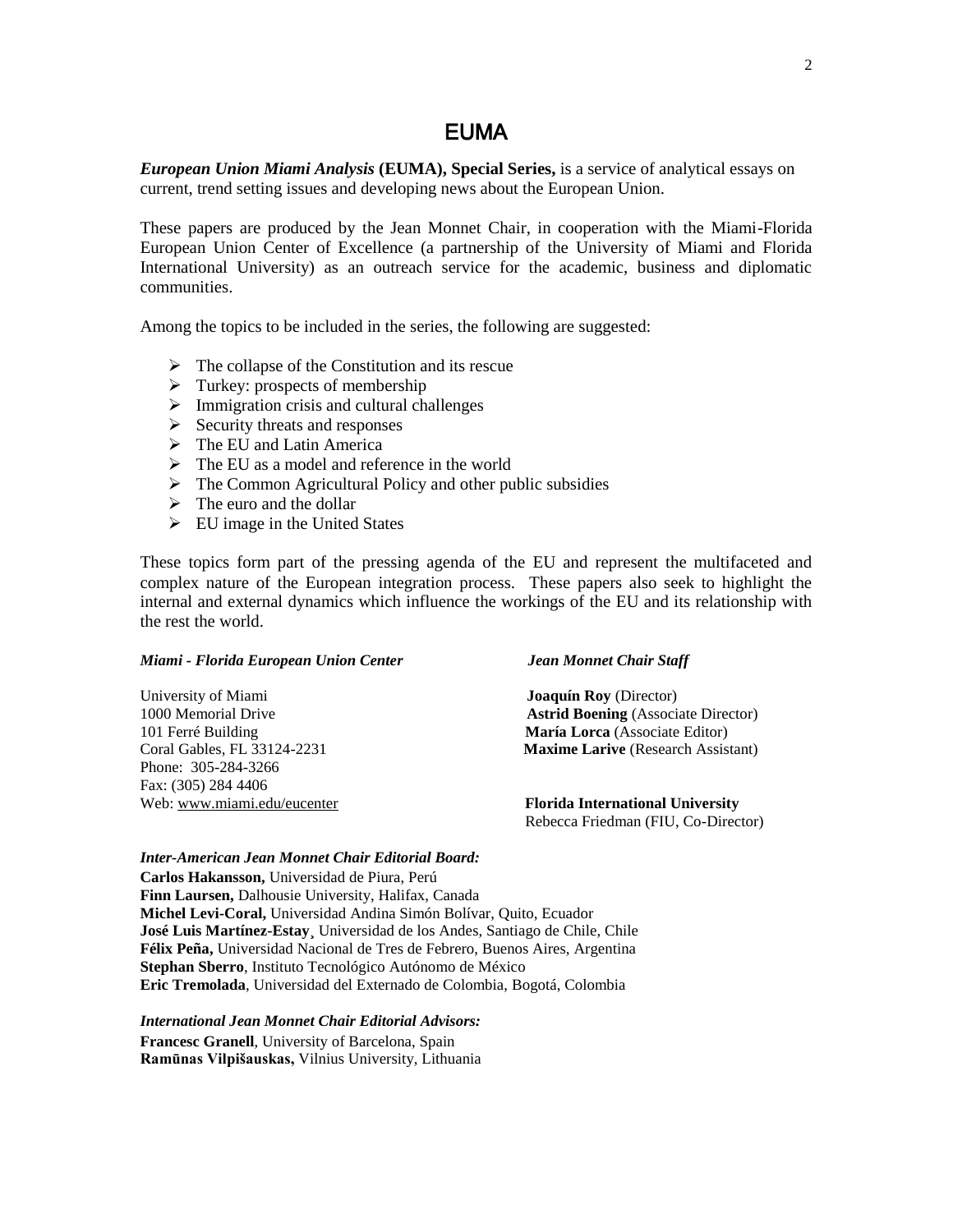# **The Common Agricultural Policy and the Doha Development Round**

## *Menaka Mahajan*

Agriculture represents an important yet contentious issue in global trade. Trade in agricultural and agro-industrial products in 2002 made up \$583 billion, or 9.3 percent of worldwide trade in goods.<sup>1</sup> However, this sector has historically been characterized by strong protectionism that has been difficult to uproot. Agricultural policy is a highly political issue that involves the national interest of food security, consumer interests in terms of food costs, and perhaps most importantly, domestic and international redistribution of wealth. Farm support in the European Union has generally been high relative to other countries, a fact that is criticized by trading partners, as well as the nature of support measures used.<sup>2</sup> Liberalization of trade is thought to benefit everyone by allowing countries to specialize in the production of those goods in which they have comparative advantage. However, given the national security aspects of food policy, states have been reluctant to completely liberalize their agricultural markets, fearing eventual reliance on food imports.

In recent decades, developing countries with a comparative advantage in agriculture have commanded increased international attention. In the Uruguay Round of World Trade Organization (WTO) negotiations, developing countries formed a coalition to assert their interests. From that point forward, multilateral trade negotiations (MTNs) have necessarily included at least some input from developing countries. The current round of negotiations, the Doha Round, has been stalled for almost a decade as developing countries push the European Union and United States to remove domestic protection measures. The most important issue holding up successful conclusion to the Doha Round is agriculture, "a make-or-break issue of the Doha Round of MTNs."<sup>3</sup> On one side are the pro-liberalization developing and developed countries demanding access to agricultural markets and on the other, the European Union, which has stubbornly resisted meaningful reductions of domestic supports institutionalized in its Common Agricultural Policy  $(CAP).4$ 

Menaka Mahajan, BA(U of C, Irvine) International Studies, is a doctoral student in International Studies at the University of Miami.

<sup>1</sup> Das, Dilip, "The Doha Round of Multilateral Trade Negotiations and Trade in Agriculture," *Journal of World Trade* 40:2, 2006.

<sup>&</sup>lt;sup>2</sup> Josling, Tim and Alan Swinbank, "European Union: Shadow WTO Agricultural Domestic Support Notifications," International Food Policy Research Institute, October 2008.

 $3$  Das 2006, 274.

<sup>4</sup> Aggarwal, Rajesh, "Dynamics of Agriculture Negotiations in the World Trade Organization," *Journal of World Trade* 39:4, August 2005.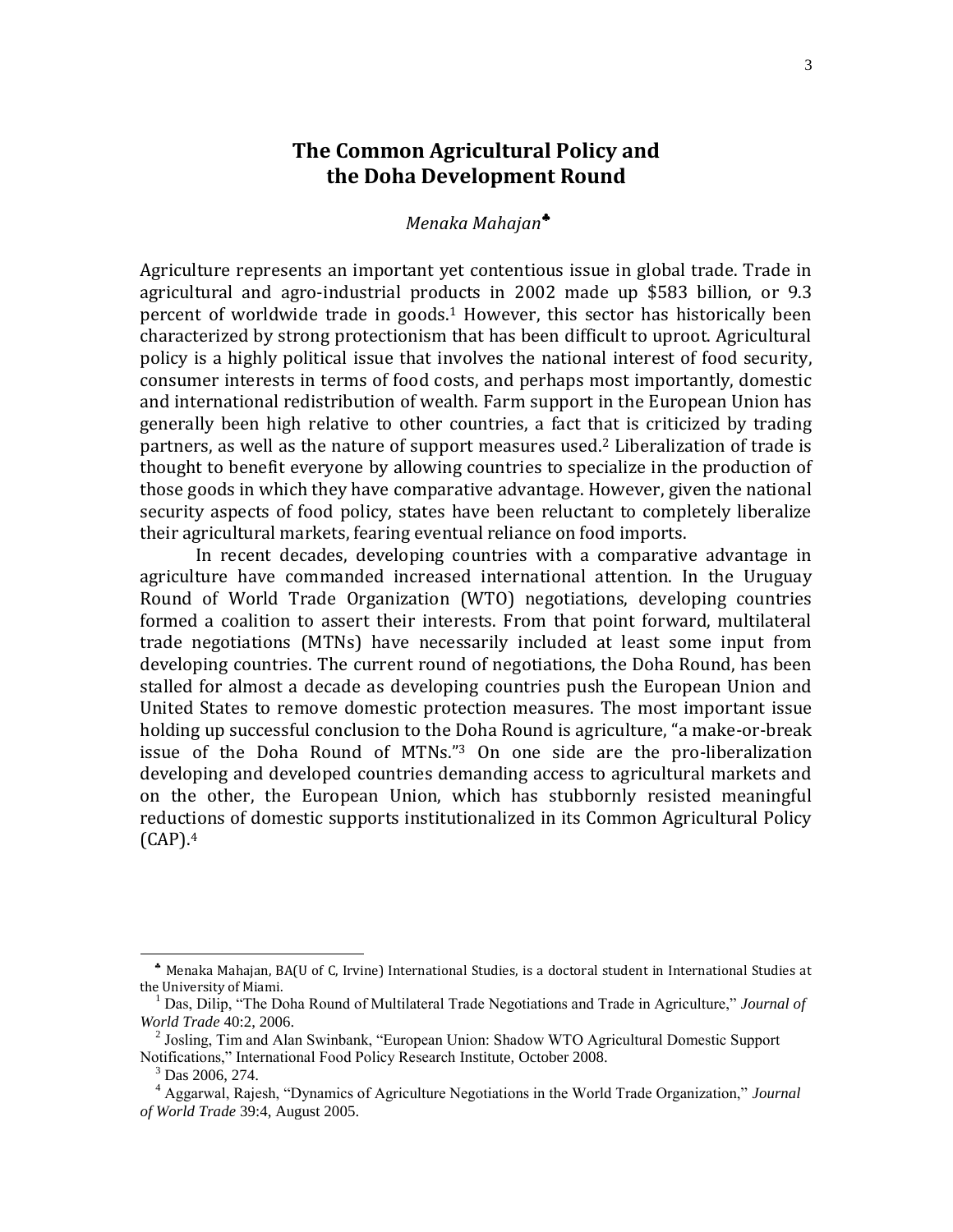#### **Agricultural Trade Policy in the European Union**

The Treaty of Rome (1957) created a common market across member states, setting the stage for the Common Agricultural Policy (CAP) "by establishing guaranteed markets as well as a fair price for agricultural producers."<sup>5</sup> The CAP arose from the ashes of World War II, in which western European societies had experienced the devastation of agriculture and lack of stable food supplies.<sup>6</sup> It was particularly important to France and West Germany, who each wanted duty-free access to the other's market and for whom agriculture had been a key element in the tradeoff when the EEC was first discussed.<sup>7</sup> Effective in 1963<sup>8</sup>, the CAP was intended to create self-sufficiency in Europe to avoid future food shortages resulting from dependence on outside sources.<sup>9</sup> This was to be accomplished through import protection and export subsidies. Import protection was in the form of a levy that determined a threshold price at which imports would enter the domestic market. The levy was inversely varied with world prices, so as world prices went down, the levy would increase, causing the price of imports to raise to at least the level of domestic prices. The export subsidies covered the difference between prices at which agricultural products were purchased in the domestic market and the world price.<sup>10</sup> As European products were typically more expensive relative to farming products in countries with a comparative advantage in agriculture, this restitution was considered necessary to help this sector of the economy compete globally. As stated in Article 39 of the Treaty of Rome, the main objectives of the CAP were<sup>11</sup>:

(a) to increase agricultural productivity by promoting technical progress and by ensuring the rational development of agricultural production and the optimum utilisation of the factors of production, in particular labour; (b) thus to ensure a fair standard of living for the agricultural community, in particular by increasing the individual earnings of persons engaged in agriculture;

- (c) to stabilise markets;
- (d) to assure the availability of supplies;
- (e) to ensure that supplies reach consumers at reasonable prices.

The CAP created 21 Common Market Organizations (CMOs), within which food and agricultural products were organized. The CMOs set minimum prices for

l

<sup>&</sup>lt;sup>5</sup> Delayen, Celine, "The Common Agricultural Policy: A Brief Introduction," Institute for Agriculture and Trade Policy, September 2007.

<sup>&</sup>lt;sup>6</sup> "The Common Agricultural Policy Explained," European Commission: Agriculture and Development, available at http://ec.europa.eu/agriculture/capexplained/index\_en.htm

<sup>7</sup> Ginsberg 2007, 221; De la Rosa, Miguel, "The Common Agricultural Policy: The Future of the CAP and Why Real Reform Will Never Happen," Miami-Florida European Union Center of Excellence, May

<sup>2010,</sup> p. 5; McCormick, John. The European Union Politics and Policies. Boulder: Westview Press, 1999.  $8$  Delayen 2007.

<sup>9</sup> Ruitenberg, Rudy, "EU Farm Policy Must Maintain Means to Intervene, Sarkozy Says," *Business Week*, November 25, 2010.

<sup>10</sup> Josling and Swinbank 2008.

 $11$  Treaty of Rome, signed on March 25, 1957.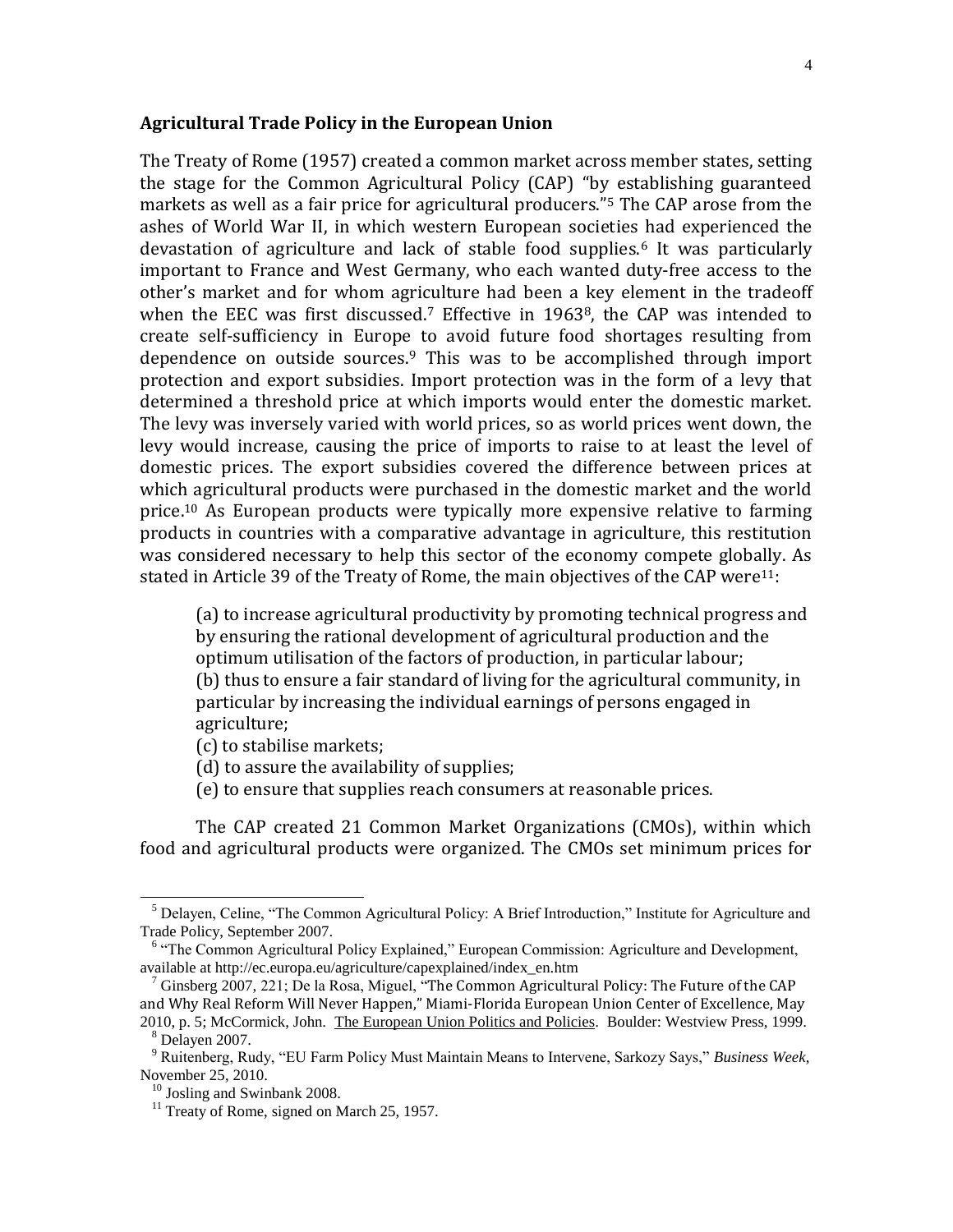these products.<sup>12</sup> This guaranteed a profit, protecting farmers in the original six member states from less expensive agricultural imports from outside the European Economic Community (EEC) through variable import levies, and granted export subsidies.<sup>13</sup> Price support was provided by the Community, which bought excess products when the price fell below the minimum. It then stored the products, exported them at subsidized prices, or donated them as food aid. Import protection was designed to give European farmers preferential access to the internal market.<sup>14</sup>

In the 1960s and 1970s, agriculture production in Europe increased, reaching excess levels in the 1980s. Storage for excess products became more expensive and the European Community began dumping its products, selling them abroad at below world prices.<sup>15</sup> The first CAP reform was the 1984 milk quota to control dairy production by setting quotas for each country. Overproduction and dumping continued, but at lower levels. Because dairy prices in the EU were higher than world market prices, export subsidies were implemented. In 1992, the Mac Sharry reform marked the beginning of direct payments to compensate for decreased price support.<sup>16</sup> Whereas the previous version of the CAP relied mainly on import levies and export subsidies, these new reforms relied heavily on domestic subsidies.<sup>17</sup> By enacting price cuts for agricultural products, the reform ensured competitive domestic and international markets.

In 1999, Agenda 2000 created a second pillar in the CAP. Whereas the first pillar from the earlier CAP only dealt with support for agricultural products, this reform proposed three main measures: agro-environment schemes, support to least favored areas, and investment assistance to increase productivity and competitiveness.<sup>18</sup> The rural development policy of Agenda 2000 was intended to help farmers restructure farms, diversify, and improve product marketing. A ceiling was also placed on CAP costs to deal with concerns about the percentage of budget it used.<sup>19</sup>

To coincide with the entry of ten new member countries from Eastern and Southern Europe, in 2003 further reforms were introduced. The enlargement increased the number of farmers in the EU by nearly 70 percent.<sup>20</sup> The most important reform was the decoupling of direct payments to farmers. Farmers began to be paid entitlements without much regard to current production levels, provided they meet certain conditions related to the agricultural and environmental condition of the land. Some countries have chosen to partially decouple payments, maintaining subsidies linked to limited production. The money previously allocated to direct payments is now used to support the environment, welfare of animals, food

 $\overline{a}$ 

<sup>17</sup> Josling and Swinbank 2008.

<sup>20</sup> "Agriculture," European Union: Delegation of the European Commission to the USA, available at http://www.eurunion.org/policyareas/agriculture.htm

 $12$  Delayen 2007.

<sup>&</sup>lt;sup>13</sup> Ginsberg 2007, p. 221.

<sup>&</sup>lt;sup>14</sup> Ginsberg 2007, p. 222.

 $15$  Delayen 2007.

 $16$  Delayen 2007.

 $18$  Delayen 2007.

<sup>&</sup>lt;sup>19</sup> The Common Agricultural Policy Explained," European Commission: Agriculture and Development.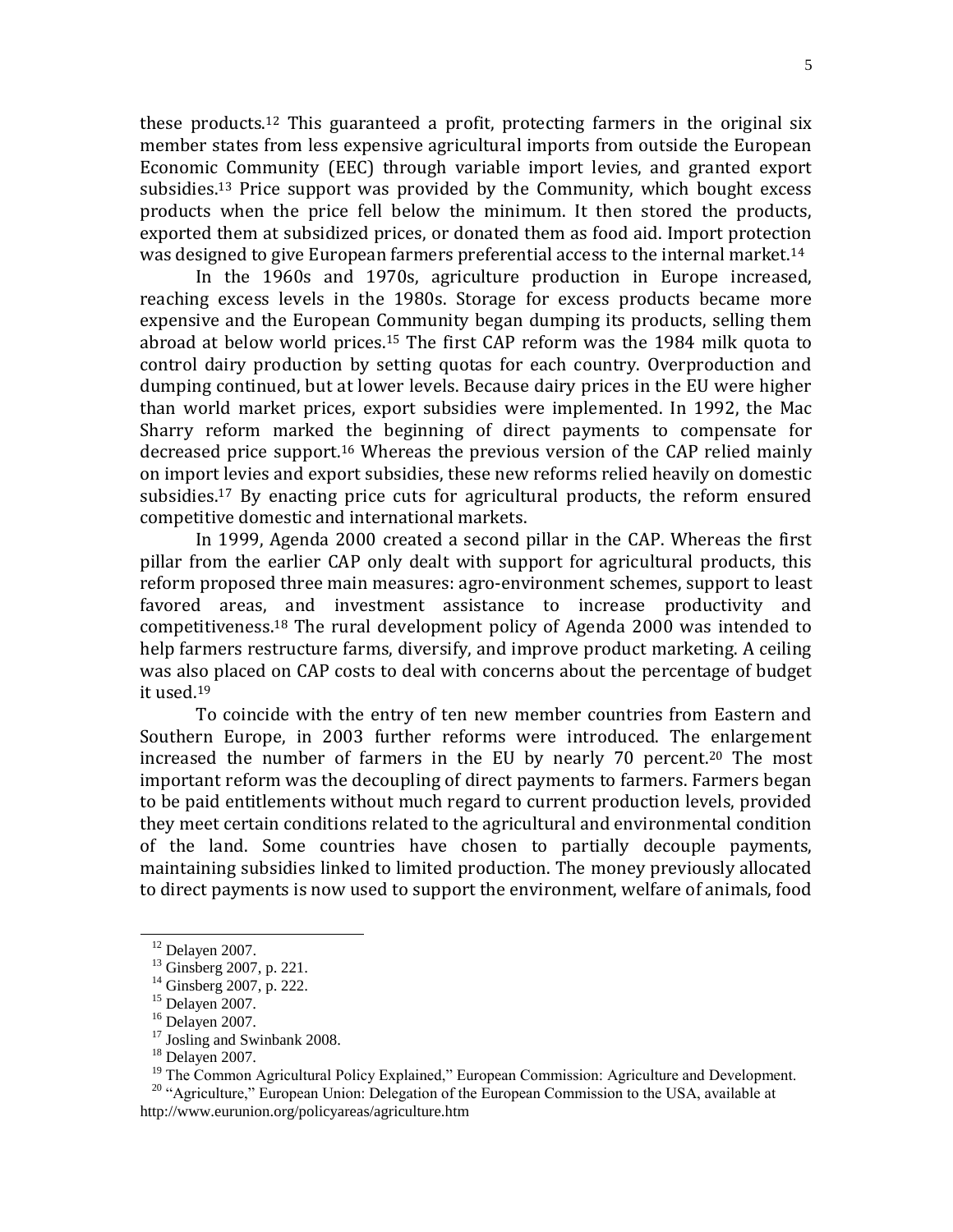quality and safety, and investments in agricultural production.<sup>21</sup> These reforms changed the form of assistance to agricultural producers, but did not liberalize the agricultural sector to third countries.<sup>22</sup>

Although the CAP was "originally intended by the EU to be mere food policy, and an attempt to create food security…[it] has, ultimately, become the most integrated and supranational of all EU policies and institutions."<sup>23</sup> Trade policy is one of the most "federal" EU policies.<sup>24</sup> Its management involves interaction among multiple institutions. In the late 1960s, the EEC, now referred to as the European Union, applied a single external tariff and delegated international trade policy negotiations to the EEC, which would speak as a single voice for members. The Commission was given the responsibility of negotiation.<sup>25</sup> Agricultural Commissioner Dacian Ciolos develops proposals based on consultations with Member States and stakeholders. <sup>26</sup> No single state has veto power, as decisions may be taken by qualified majority.<sup>27</sup> The European Commission as a whole then submits proposals to the European Council of Agriculture Ministers. Parliament has a consultative role.<sup>28</sup>

The influence of certain powerful states in the EU often impedes reform in this politically charged sector. "Since the early 1980s, France took the most inflexible and illogical stand on reform of Common Agricultural Policy (CAP) and multilateral agricultural trade…it repeatedly succeeded in either scuttling or foiling attempts of other WTO members to liberalize multilateral agricultural trade. Whenever the EU proposed even limited reforms to the CAP, France either successfully blocked them or tried to dilute them."<sup>29</sup> The agricultural policy structure of the EU has its roots in the highly protectionist 1930s. "EU farm policy structure is essentially based on the French farm policies of this period."<sup>30</sup> France has historically been against liberalization in agriculture. As an original member of the European Economic Community, it played a key role in the design of the CAP, institutionalizing its national preferences in the regional agreement. This is an extremely important sector for France, the largest agricultural producer in the EU, with 60.3 billion euros worth of farm output in 2009, 18 percent of the EU total. This puts it around 20 billion euros ahead of the second and third largest agricultural producers, Italy and Germany.<sup>31</sup>

l

 $21$  Delayen 2007.

 $^{22}$  Van Djick, Pitou and Gerrit Faber, "CAP Reform and the Doha Development Agenda," Tjalling C. Koopmans Research Institute, December 2003.

 $^{23}$  De la Rosa 2010, p. 6.

<sup>&</sup>lt;sup>24</sup> Baldwin, Matthew, "EU trade politics – heaven or hell?" *Journal of European Public Policy* 13:6, September 2006.

<sup>25</sup> Sbragia, Alberta and Francesco Stolfi, "Key Policies," Elizabeth Bomberg et al eds., in The European Union: How Does it Work? NY: Oxford, 2008.

 $\overline{5}$  Delayen 2007.

 $27$  Baldwin 2006.

<sup>28</sup> Delayen 2007.

 $29$  Das 2006.

<sup>30</sup> Ibid.

 $31$  Ruitenberg 2010.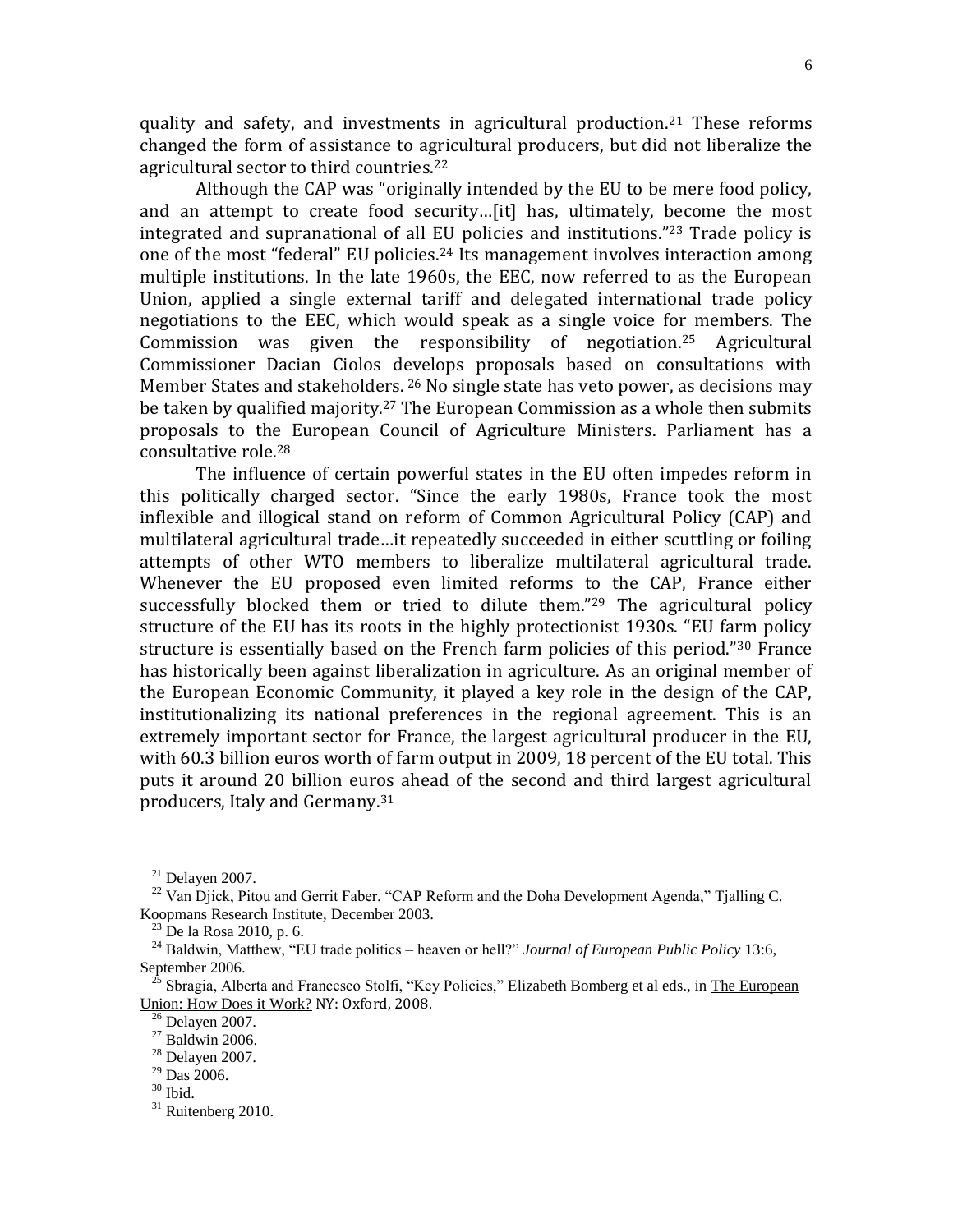Current impasses in negotiations are generally blamed on France's unwillingness to budge. France "backs a 'strong' EU agricultural policy and opposes any dismantling of regulation or direct aid to farmers," according to the agriculture ministry.<sup>32</sup> Ironically, liberalizing trade is believed to be particularly beneficial to France, the largest subsidizer in this sector. The Global Trade Analysis Project has estimated that eliminating domestic support measures would result in annual gains of 2.6 to 4.1 billion euros. In the long run, gains could be as much as 8.1 to 15.5 billion euros annually.<sup>33</sup> However, this has been politically difficult to achieve, especially given the political power of agricultural groups.<sup>34</sup> Granting substantial market access to non-EU countries would cause European agricultural producers' income to fall.<sup>35</sup> Civil society has put enormous pressure on EU ministers to "revise failed 'market approaches to food policy, and focus instead on meeting human needs, ensuring food sovereignty and environmental protection." Disguised behind arguments related to food security, fair prices, environmental impacts, and animal welfare, what this group of 335 European organizations<sup>36</sup> is actually advocating is maintained or increased levels of protectionism.

France has become even more nervous lately, as EU agriculture commissioner Dacian Ciolos has called for a redistribution of farming subsidies due to wide disparities in the current system of distribution.<sup>37</sup> This position is echoed by a coalition of agricultural organizations, ecologists, consumers, NGOs, and social movements who demand a new CAP that guarantees food quality and fair prices, in addition to ending practices of dumping in the southern countries.<sup>38</sup> Other EU members pushing for CAP reform include the United Kingdom and Sweden, who want to cut funding for agriculture in order to fund other priorities.<sup>39</sup> Today the CAP accounts for over 40 percent of the EU's budget, $40$  although EU agricultural exports account for only about 6 percent of total EU exports.<sup>41</sup>

Parallel to the internal EU discussions regarding the future of agricultural policy, an international conversation is taking place in the World Trade Organization's ongoing multilateral trade negotiations (MTNs), the Doha Round. The next section discusses the history of these negotiations, and the role of EU's agricultural policies in fueling a heated debate between developed and developing countries.

l

<sup>&</sup>lt;sup>32</sup> Ruitenberg 2010.

<sup>33</sup> Das 2006.

 $34$  Ginsberg 2007.

<sup>&</sup>lt;sup>35</sup> Djick and Faber 2003.

<sup>&</sup>lt;sup>36</sup> "CAP 2013: European civil society calls on EU to reshape Common Agricultural Policy," Transnational Institute, September 2010, available at http://www.tni.org/pressrelease/cap-2013-europeancivil-society-calls-eu-reshape-common-agricultural-policy

<sup>37</sup> Chaffin, Joshua, "EU chief urges rethink on farm subsidies," *Financial Times*, November 28, 2010.

<sup>&</sup>lt;sup>38</sup> "Organizaciones agrarias demandan una PAC que garantice alimentos de calidad y precios justos," *Europapress.es*, available at http://www.europapress.es/castilla-y-leon/noticia-organizaciones-agrariasdemandan-pac-garantice-alimentos-calidad-precios-justos-20101129135137.html

 $39$  Chaffin 2010.

<sup>40</sup> Ruitenberg 2010.

<sup>&</sup>lt;sup>41</sup> "Agriculture in the European Union: Statistical and Economic Information 2009," European Commission, March 2010, p. 215.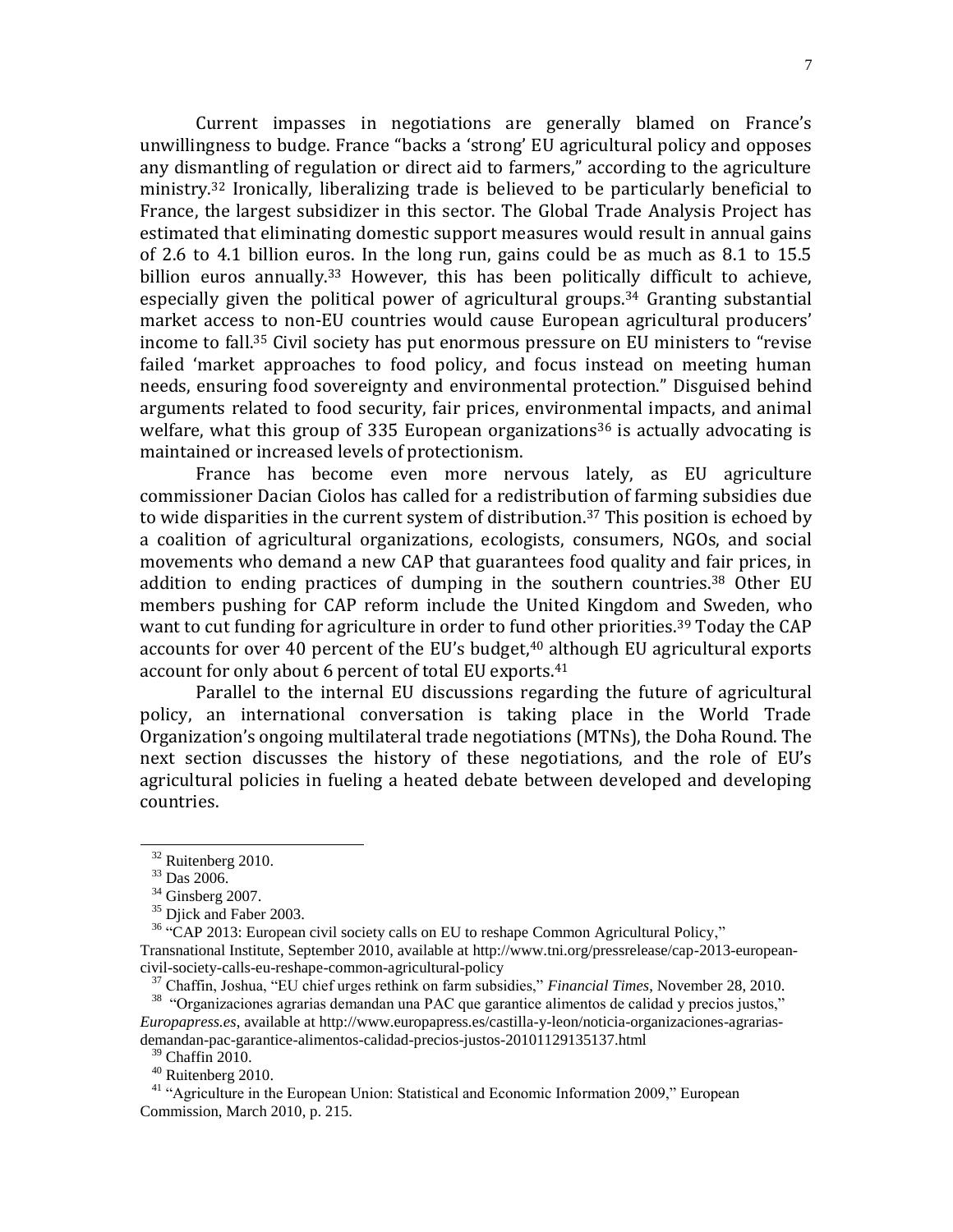### **The Doha Development Round**

The Doha Round, initiated in 2001 and still in progress today, was named the Development Round because it promised to put development at the core of trade negotiations and to ensure that the outcome of negotiations promoted the interests of developing countries. More specifically, the Doha declaration pledged to enable developing countries to more fully participate in world trade and to advance their economic development through improved access to Northern markets by reducing import tariffs and by phasing out domestic and export subsidies that often lead to 'dumping.'<sup>42</sup>

After the failure to reach consensus during the Seattle Ministerial Conference in 1999, the events of September 11, 2001 reinvigorated developed countries' drive to hold a new round of negotiations.<sup>43</sup> As terrorism was seen as linked to inequality and lack of opportunity in less developed countries, developed countries saw a security need to promote development throughout the world. As such, it was primarily the efforts of developed countries that launched this new round of negotiations. Developing countries were resistant to the idea of new trade negotiations and insisted that implementation issues from the Uruguay Round (i.e., promises made but not yet fulfilled by developed countries, in addition to the massive costs of implementing binding commitments from those agreements) should be addressed prior to beginning a new round of negotiations.<sup>44</sup> From the viewpoint of developing countries, the reform commitments from the Uruguay Round were pushed on them, especially considering their limited capacity to participate in the negotiations. "From their perspective, the implementation exercise has been imposed in an imperial way, with little concern for what it will cost, how it will be done, or if it will support their development efforts."<sup>45</sup> Understandably, developing countries did not wish to open up a new set of negotiations to further liberalize their economies for the benefit of developed countries, a scenario that places heavy financial burdens on poorer countries to comply, without even having realized the benefits of negotiated promises from the previous round.<sup>46</sup>

In the Doha Round, developed countries have put nearly constant pressure on developing countries to fully liberalize their economies, while maintaining protectionist measures at home. This is most apparent in the areas of agriculture and textiles. Trade distortions are concentrated in the agricultural sector, which developed countries have long resisted liberalizing, although it would benefit net food-exporting countries.<sup>47</sup> "The inclusion of these two sectors within GATT 1994

 $42$  Institute of Development Studies, What is the Doha Round?, Eldis, October 2009

<sup>&</sup>lt;http://www.eldis.org/index.cfm?objectId=E1A93506-FCCE-F97E-205FB8451CE3EA74>.

 $43$  Bouët, Antoine and David Laborde, "Eight Years of Doha Trade Talks: Where do we stand?" International Food Policy Research Institute, November 2009.

<sup>44</sup> Narlikar, Amrita, The WTO: A Very Short Introduction, Oxford, 2001.

<sup>&</sup>lt;sup>45</sup> Finger, J. Michael and Philip Schuler, "Implementation of the Uruguay Round Commitments: The Development Challenge," *The World Economy* 23, 2000.

<sup>&</sup>lt;sup>46</sup> Woods, Ngaire, "Governing the Global Economy: Strengthening Multilateral Institutions," International Peace Institute Policy Paper, 2008.

<sup>&</sup>lt;sup>47</sup> Bouët and Laborde 2009.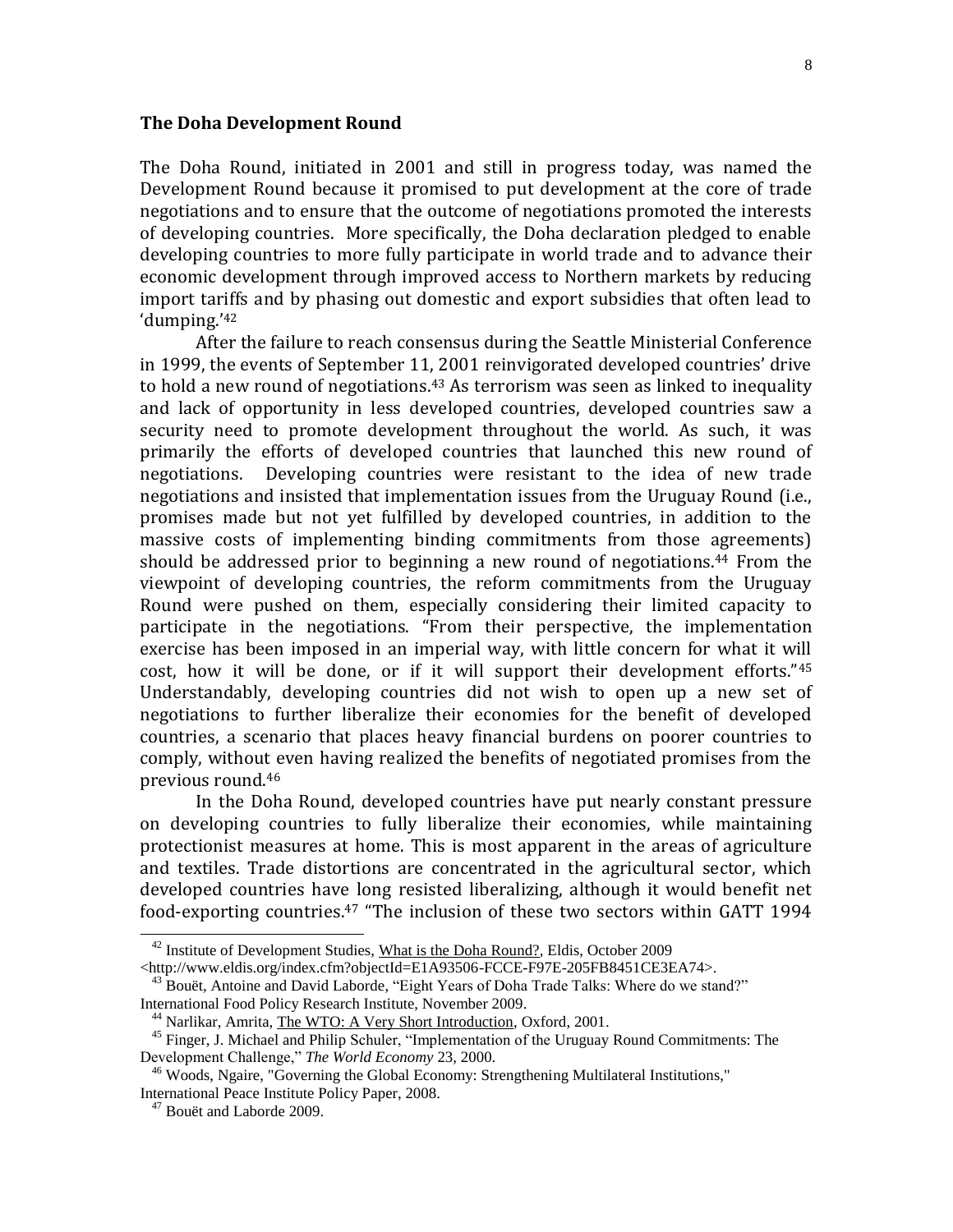formed the key component of the deal that was offered to developing countries. However, GATT 1994 does not include these two sectors within its general rules; rather, they form a part of a set of sector-specific agreements where the general rules do not actually apply."<sup>48</sup>

The European Union and United States have maintained domestic agricultural subsidies that clash with the free trade principles embodied in the WTO. In 1992, during the Uruguay Round (1986-1994), the E.U. and U.S. negotiated the Agreement on Agriculture (URAA).<sup>49</sup> Agriculture-exporting countries, both developed and developing, had formed a coalition  $-$  the Cairns Group<sup>50</sup> – intended to respond to the agricultural subsidies war occurring between the E.U. and the U.S. This subsidies war had ruined the comparative advantage of middle-income agricultural exporters who did not subsidize their agricultural industry so heavily.<sup>51</sup> In the end, however, the E.U. and U.S. alone negotiated the agreement, ignoring the coalition of agricultural exporters.52 The agreement even gave developed countries permission to increase domestic subsidies, continue export subsidies, and protect their farmers in times of increased imports and lower domestic prices. As a result s, the URAA did not constrain the CAP much, except minimally in terms of export subsidies, and placed little or no burden on the EU to adjust after the implementation of the Mac Sharry reforms.<sup>53</sup> "The URAA commitments to lower export subsidies were not kept by the industrial economies and they continued to distort to the hilt the world markets."<sup>54</sup> Developing countries, however, whose economies are more dependent upon this sector, were heavily constrained by the terms of URAA regarding domestic subsidies, while developed countries have traditionally offered high levels of domestic support, but were only required to reduce this slightly.55 The blended formula ultimately agreed upon by the U.S. and E.U. "was not an ambitious approach to reduction of their tariffs" but instead was "fundamentally and structurally aimed at prying open markets in developing countries." This series of transparent attempts to open developing country markets while maintaining protection in the north was largely viewed as the main cause for the failure of the Cancun Ministerial Conference in 2003.<sup>56</sup>

After nearly two more decades of negotiations, the deadlock over agricultural subsidies has not been resolved and the E.U. and U.S. continue to maintain extraordinarily high protectionist levels. In 2001, combined E.U. and U.S. subsidies comprised two-thirds of total agricultural subsidies of all member nations.57 The 2004 Annual World Bank Conference on Development Economics report noted, "agriculture plays a minor role in the economies of industrial countries. Yet

<sup>48</sup> Narlikar 2001.

<sup>49</sup> Ibid.

<sup>50</sup> "The Cairns Group," available at http://www.cairnsgroup.org/Pages/default.aspx

 $^{\rm 51}$  Narlikar 2001.

 $52$  Ibid.

<sup>53</sup> Djick and Faber 2003.

<sup>54</sup> Das 2006.

<sup>&</sup>lt;sup>55</sup> Third World Network, "The Multilateral Trading System: A Development Perspective," 2001, p. 40. <sup>56</sup> Aggarwal 2005.

 $57$  Markheim, Daniella and Brian M. Riedl, "Farm Subsidies, Free Trade, and the Doha Round," Washington, D.C.: The Heritage Foundation, 2007.